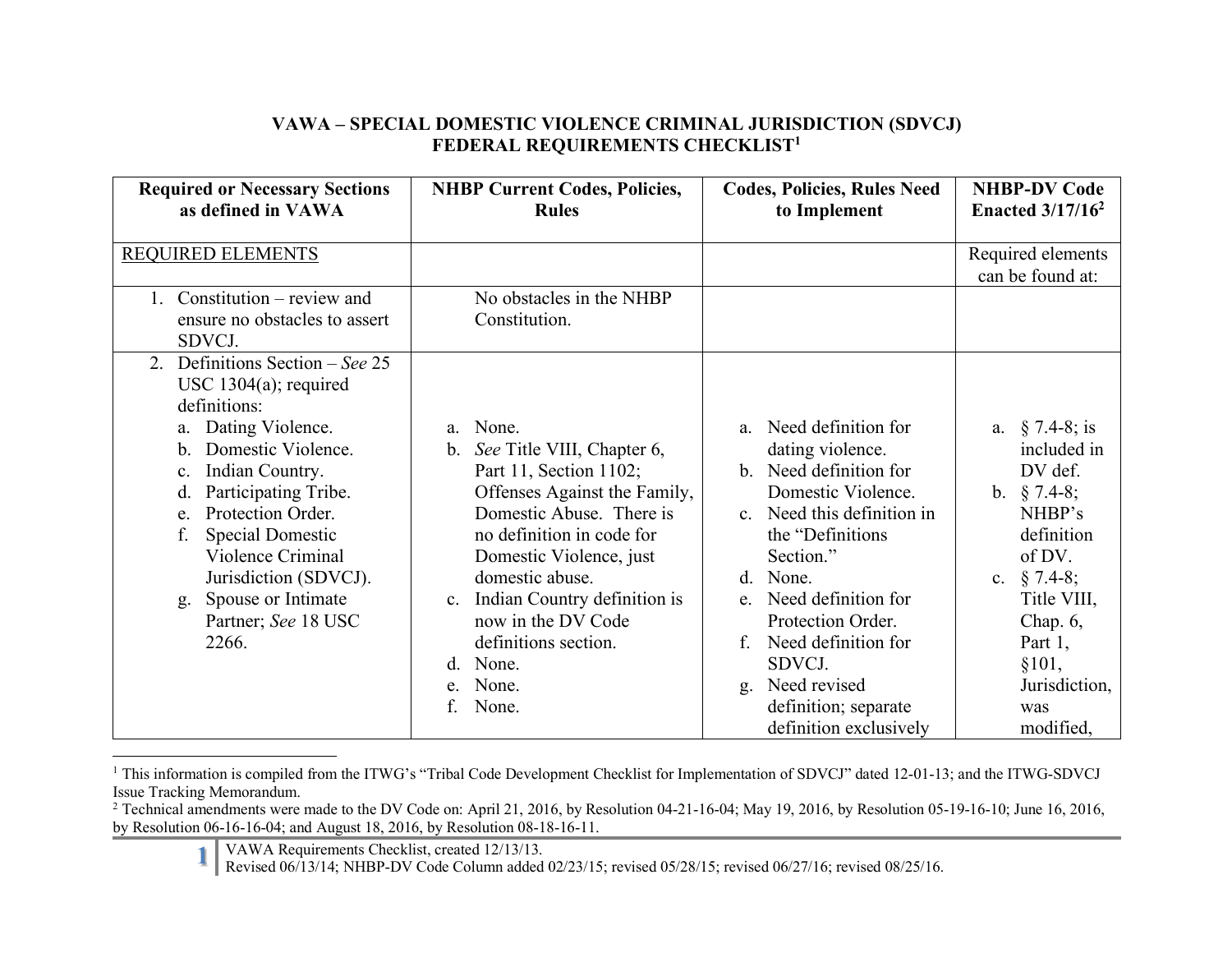|                                                                                                                                                                                                                                                  | Domestic Abuse, as<br>g.<br>described above, has a<br>definition for who is<br>considered a victim but is<br>not specific to spouse or<br>intimate partner.                                                                                             | for "spouse or intimate<br>partner" as provided for<br>in 18 USC 2266.                                                                                                                                                                   | Indian<br>Country is<br>now in the<br>definitions<br>section.<br>d. $§ 7.4-11$<br>(A).<br>$§ 7.4-8.$<br>e.<br>f.<br>$§ 7.4-11.$<br>g. § 7.4-8. |
|--------------------------------------------------------------------------------------------------------------------------------------------------------------------------------------------------------------------------------------------------|---------------------------------------------------------------------------------------------------------------------------------------------------------------------------------------------------------------------------------------------------------|------------------------------------------------------------------------------------------------------------------------------------------------------------------------------------------------------------------------------------------|------------------------------------------------------------------------------------------------------------------------------------------------|
| 3. Statement of Tribal<br>Jurisdiction $-$ See 25 USC<br>$1304$ (b)(1). This section<br>refers to SDVCJ the Tribe is<br>inherently exercising.                                                                                                   | No Statement.                                                                                                                                                                                                                                           | Need statement of Tribal<br>jurisdiction for SDVCJ.                                                                                                                                                                                      | $§ 7.4-11(B).$                                                                                                                                 |
| 4. Offenses: Domestic & Dating<br>Violence; Violations of<br>Protective Orders – See 25<br>USC 1304 (c). This section<br>defines the criminal conduct<br>applicable for SDVCJ.                                                                   | None.                                                                                                                                                                                                                                                   | Need to list categories of<br>criminal conduct to assert<br>SDVCJ: domestic violence;<br>dating violence; and violations<br>of protection orders.                                                                                        | $§ 7.4-12; dating$<br>violence is<br>included in DV<br>definition.                                                                             |
| 5. Rights of Defendants:<br>a. General Application of<br>Indian Civil Rights Act -<br>See 25 USC 1304 (d)(1).<br>b. Jury Drawn From Fair<br>Cross Section $-$ See 25<br>USC 1304 (d).<br>c. Notice of Right to Habeas<br>Corpus and Petition for | Title VIII, Chapter 8,<br>a.<br>Criminal Procedure, Chapter<br>2, Section 203, Arrests,<br>Notification of Rights at<br>Time of Arrest; and Title<br>VIII, Chapter 8, Criminal<br>Procedure, Chapter 5,<br>Section 501, Trial<br>Proceedings, Rights of | a. These two sections<br>need to be modified to<br>include the reference to<br>the Indian Civil Rights<br>Act.<br>These sections must be<br>h<br>modified to include a<br>jury drawn from a "fair<br>cross section of the<br>community." | $§ 7.4-11(C).$<br>a. Title VIII,<br>Chap.8,<br>§203<br>was<br>amended to<br>include<br>rights under<br>25<br><b>USC</b><br>1302.               |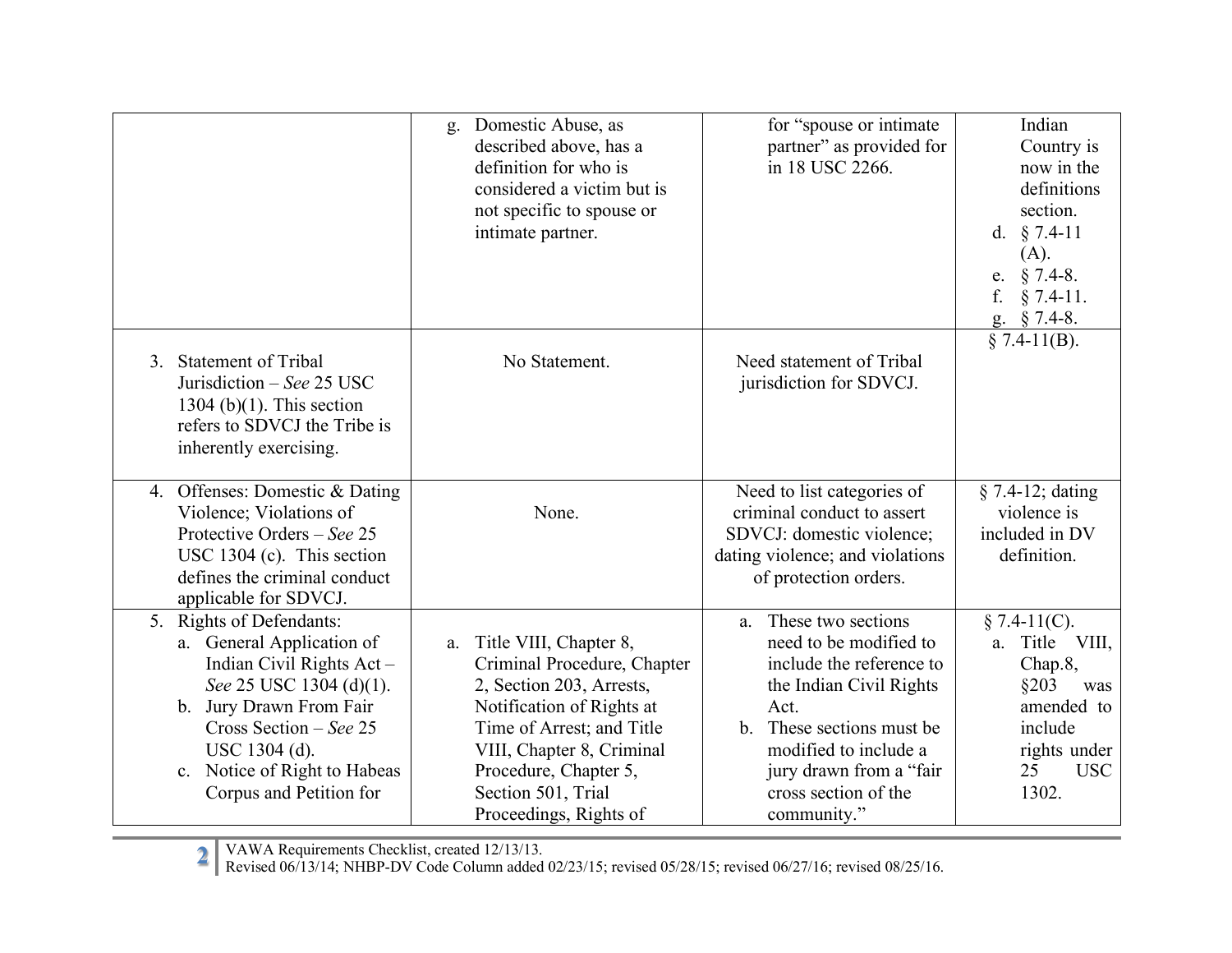| Stay of Detention – See         |                | Defendants in Criminal            |    | c. Need a notice to right | $\mathbf{b}$ . | VIII,<br>Title          |
|---------------------------------|----------------|-----------------------------------|----|---------------------------|----------------|-------------------------|
| 25 USC 1304 (e)(3).             |                | Cases. These two sections         |    | of Habeas Corpus.         |                | Chap.8,<br><sup>§</sup> |
| d. Right to Effective           |                | were amended.                     |    | d. Need a Code section    |                | 507<br>was              |
| Assistance of Counsel -         |                | b. See Title VIII, Chapter 8,     |    | referencing indigent      |                | amended to              |
| See 25 USC 1302 (c)(1);         |                | Criminal Procedure, Chapter       |    | defendant's right to      |                | include jury            |
| and provide defense             |                | 5, Section 507, Trial             |    | Counsel.                  |                | provisions.             |
| counsel for indigent            |                | Proceedings, Right to Jury        |    | e. Need to list the       |                | c. $§7.4-11(C)$         |
| defendants, See § (c)(2).       |                | Trial. This section               |    | qualifications of Judges  | d.             | $§7.4-11(C)$            |
| e. Qualifications of Judges $-$ |                | references the eligible juror     |    | as listed in 25 USC       | e.             | $§7.4-11(C)$            |
| See 25 USC 1302 (c)(3).         |                | as a "Tribal member" was          |    | $1302(c)(3)$ .            | f.             | $§7.4-11(C)$            |
| f. Recordings of                |                | amended.                          | f. | Need section stating      | g.             | $§7.4-11(C)$            |
| Proceedings $-$ <i>See</i> 25   | $\mathbf{c}$ . | None.                             |    | that record of            |                |                         |
| $USC 1302 (c)(5)$ .             | d.             | See Title VIII, Chapter 8,        |    | proceeding, including     |                |                         |
| Publication of Laws – See<br>g. |                | Criminal Procedure, Chapter       |    | audio or other            |                |                         |
| 25 USC 1302 (c)(4).             |                | 2, Section 203 (c), Arrests,      |    | recording, are available  |                |                         |
|                                 |                | Notification of Rights at         |    | to defendants upon        |                |                         |
|                                 |                | Time of Arrest. This section      |    | request.                  |                |                         |
|                                 |                | notifies the defendant of his     | g. | Tribe has Codes on its    |                |                         |
|                                 |                | right to counsel at his own       |    | website and is currently  |                |                         |
|                                 |                | expense. It does not cover        |    | codifying the laws and    |                |                         |
|                                 |                | indigent defendants. But See,     |    | should be complete by     |                |                         |
|                                 |                | NHBPCR Chapter 12,                |    | Fall 2016.                |                |                         |
|                                 |                | Section 3(c), Fundamental         |    |                           |                |                         |
|                                 |                | Rights of Defendants. This        |    |                           |                |                         |
|                                 |                | section provides for court-       |    |                           |                |                         |
|                                 |                | appointed assistance of           |    |                           |                |                         |
|                                 |                | Counsel, if incarceration         |    |                           |                |                         |
|                                 |                | possible, and counsel for         |    |                           |                |                         |
|                                 |                | indigent defendants.              |    |                           |                |                         |
|                                 | e.             | See NHBP Const. art. XI, §        |    |                           |                |                         |
|                                 |                | $5(a)(2)$ , Qualifications, "Is a |    |                           |                |                         |
|                                 |                | licensed attorney in good         |    |                           |                |                         |
|                                 |                | standing." This is the only       |    |                           |                |                         |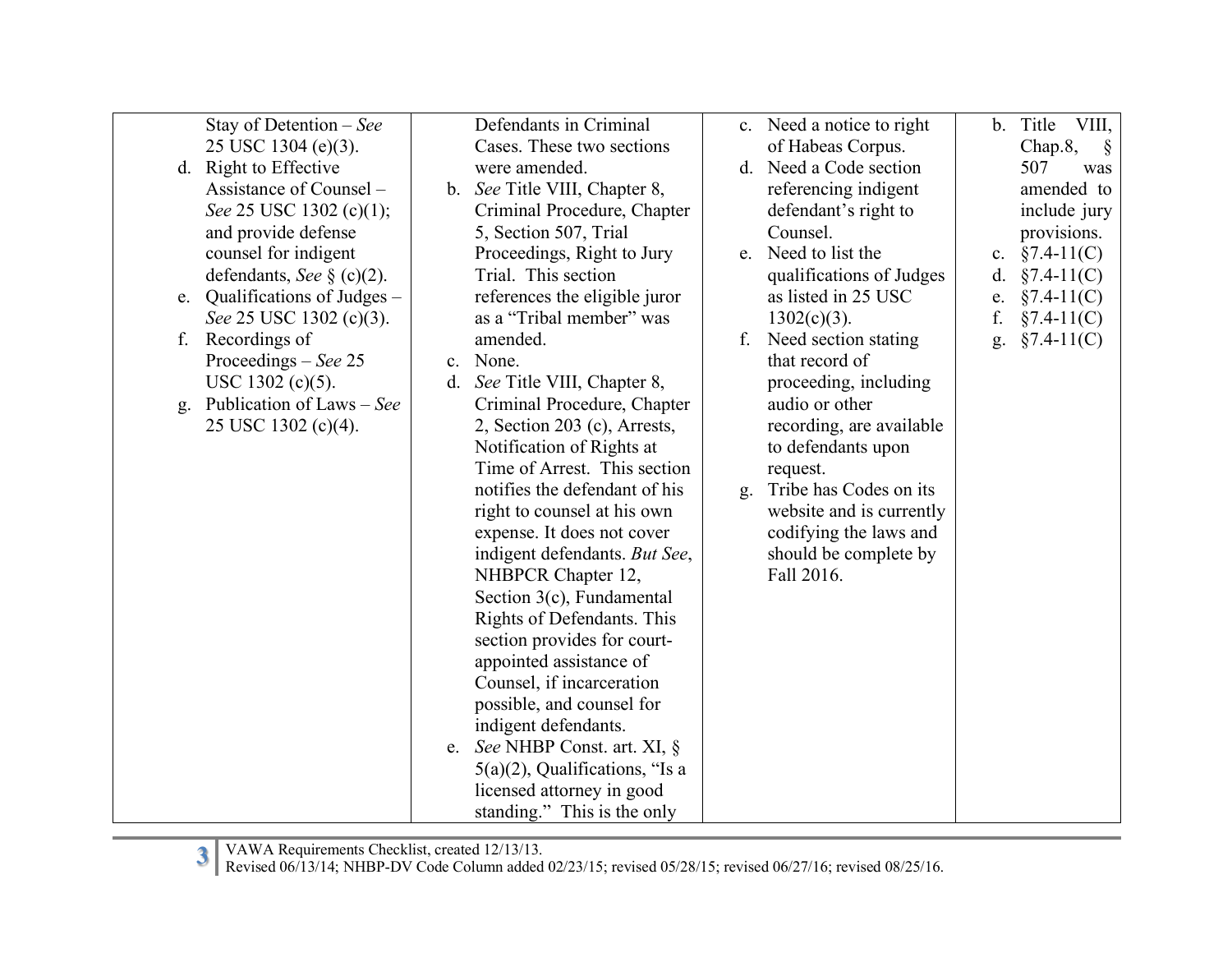|                                                                               | reference to qualifications of<br>a Judge.<br>None. Could not locate<br>$\mathbf{f}$<br>anything in the Code or<br>Rules referencing that the<br>Court records hearings, but it<br>is a common practice.<br>Tribe publishes Code on-<br>g.<br>line. Rules of evidence,<br>criminal procedure, and<br>recusal of judges are also on-<br>line. |                                                                                                                                |                                                                                        |
|-------------------------------------------------------------------------------|----------------------------------------------------------------------------------------------------------------------------------------------------------------------------------------------------------------------------------------------------------------------------------------------------------------------------------------------|--------------------------------------------------------------------------------------------------------------------------------|----------------------------------------------------------------------------------------|
| ADDITIONAL MATTERS FOR<br>CONSIDERATION RELATED TO<br>TRIBAL CODE DEVELOPMENT |                                                                                                                                                                                                                                                                                                                                              |                                                                                                                                | <b>Additional Matters</b><br>for Consideration<br>can be found at:                     |
| 1. Legislative Findings.                                                      | None.                                                                                                                                                                                                                                                                                                                                        | Need a Legislative Findings<br>section in the Code relating to<br>SDVCJ.                                                       | $§ 7.4-3.$                                                                             |
| Savings Clause.<br>2.                                                         | None.                                                                                                                                                                                                                                                                                                                                        | Need a Savings Clause in the<br>Code.                                                                                          | $§ 7.4-89.$                                                                            |
| 3. Victim's Rights, Safety and<br>Accountability.                             | Not aware of what services are<br>currently provided to victims under<br>grants, if any. Currently victims are<br>referred to State agencies.                                                                                                                                                                                                | Need Code language regarding<br>victim's rights.                                                                               | $§ 7.4-44.$                                                                            |
| 4. Mandatory Arrest Provisions.                                               | None.                                                                                                                                                                                                                                                                                                                                        | Has been discussed in<br>preliminary meetings and it<br>was decided that we will not<br>include this provision in our<br>code. | No references to<br>mandatory arrest.                                                  |
| 5. Domestic Violence Offender<br>Gun Bans.                                    | None.                                                                                                                                                                                                                                                                                                                                        | Need to provide a gun ban.                                                                                                     | $§$ 7.4-65 Firearms<br>Disqualification &<br>$§ 7.4-23$ Authority<br>to Seize Weapons. |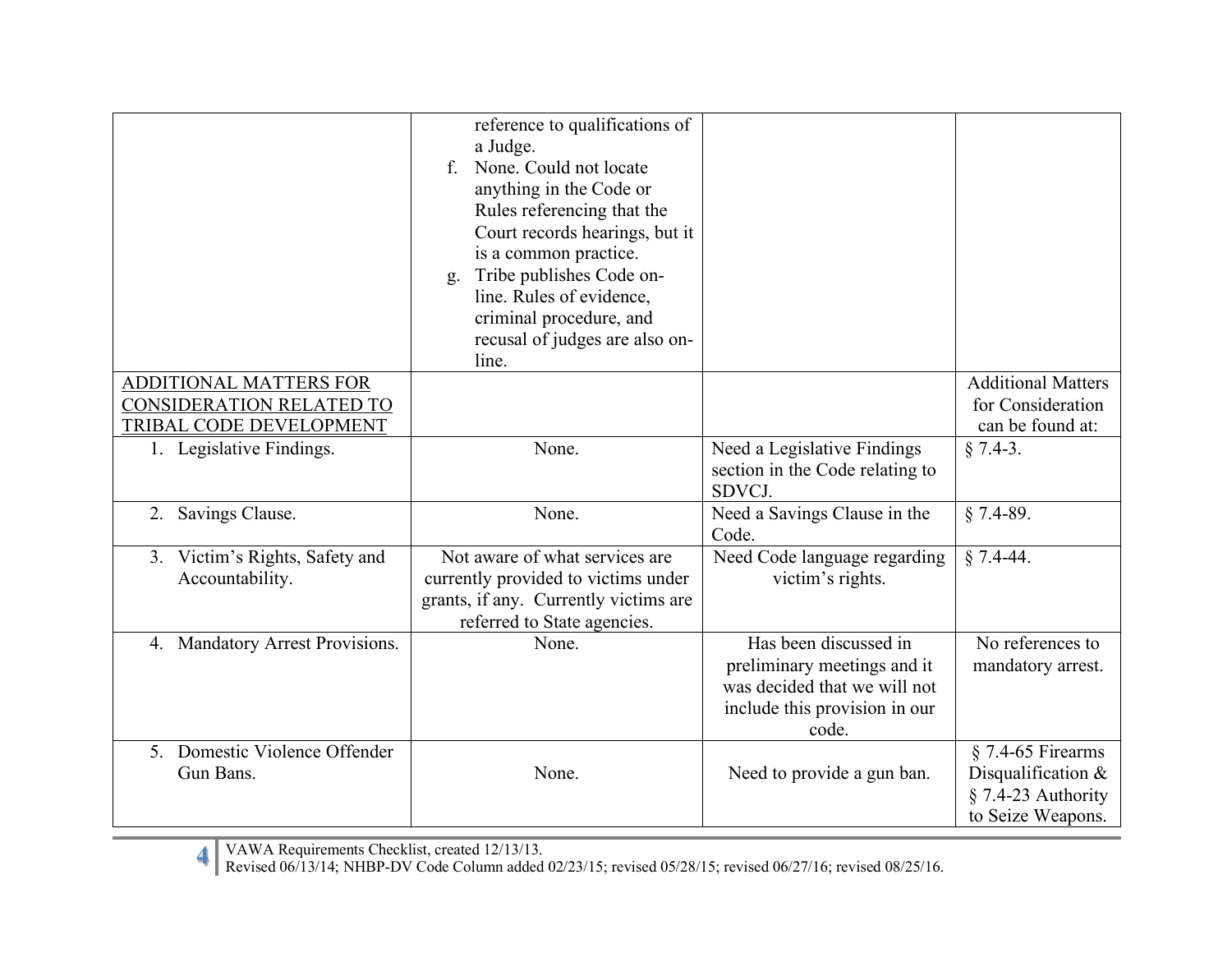| 6. Separate Domestic Violence<br>Court or Docket. | Some Tribes are developing a<br>Domestic Violence Court or Docket<br>to ensure all DV offenders are | Develop a Domestic Violence<br>Court. Tribal Court will hold a<br>domestic violence Court | $§ 7.4-9.$           |
|---------------------------------------------------|-----------------------------------------------------------------------------------------------------|-------------------------------------------------------------------------------------------|----------------------|
|                                                   | treated equally and to ensure                                                                       | docket for domestic violence                                                              |                      |
|                                                   | appropriate services and protections                                                                | cases.                                                                                    |                      |
|                                                   | are provided to victims and                                                                         |                                                                                           |                      |
|                                                   | offenders.                                                                                          |                                                                                           |                      |
| 7. Juvenile Codes. NHBP needs                     | NHBP Juvenile Justice Code                                                                          |                                                                                           | $§ 7.4-48$ (F).      |
| to consider situations where                      | provides for non-Indian juveniles                                                                   |                                                                                           |                      |
| non-Indian juveniles could be                     | residing on the reservation and                                                                     |                                                                                           |                      |
| treated as adults for domestic                    | provides discretion to the                                                                          |                                                                                           |                      |
| or dating violence offenses.                      | prosecuting officer for adjudication                                                                |                                                                                           |                      |
|                                                   | or charge alternatives.                                                                             |                                                                                           |                      |
| 8. Complaint - Elements of a                      | None.                                                                                               | To be discussed and                                                                       | Elements of the      |
| Charging Document.                                |                                                                                                     | considered; Umatilla provides                                                             | charging doc are     |
|                                                   |                                                                                                     | for it in their Code; to be                                                               | not in the DV        |
|                                                   |                                                                                                     | discussed if we want this                                                                 | Code.                |
|                                                   |                                                                                                     | section in our Code.                                                                      |                      |
| 9. Neutral Language.                              | None.                                                                                               | Use of the word "person(s)"                                                               | Yes, DV Code uses    |
|                                                   |                                                                                                     | instead of "Indian" or "non-                                                              | neutral language.    |
|                                                   |                                                                                                     | Indian."                                                                                  |                      |
| MISCELLANEOUS MATTERS                             |                                                                                                     |                                                                                           | Mis. Matters are     |
| FOR CONSIDERATION                                 |                                                                                                     |                                                                                           | not included in the  |
|                                                   |                                                                                                     |                                                                                           | DV Code.             |
| 1. Notice and Community                           |                                                                                                     |                                                                                           | Media/Press          |
| Engagement.                                       |                                                                                                     |                                                                                           | Releases in March    |
| Notice will create<br>$\bullet$                   |                                                                                                     |                                                                                           | and May 2016         |
| deterrent.                                        |                                                                                                     |                                                                                           | upon enactment of    |
| Educate about<br>$\bullet$                        |                                                                                                     |                                                                                           | the DV Code. The     |
| domestic violence.                                |                                                                                                     |                                                                                           | <b>Battle Creek</b>  |
| Develop community<br>$\bullet$                    |                                                                                                     |                                                                                           | Enquirer ran a front |
| support.                                          |                                                                                                     |                                                                                           | page article titled: |
|                                                   |                                                                                                     |                                                                                           | Tribe Gets Leeway    |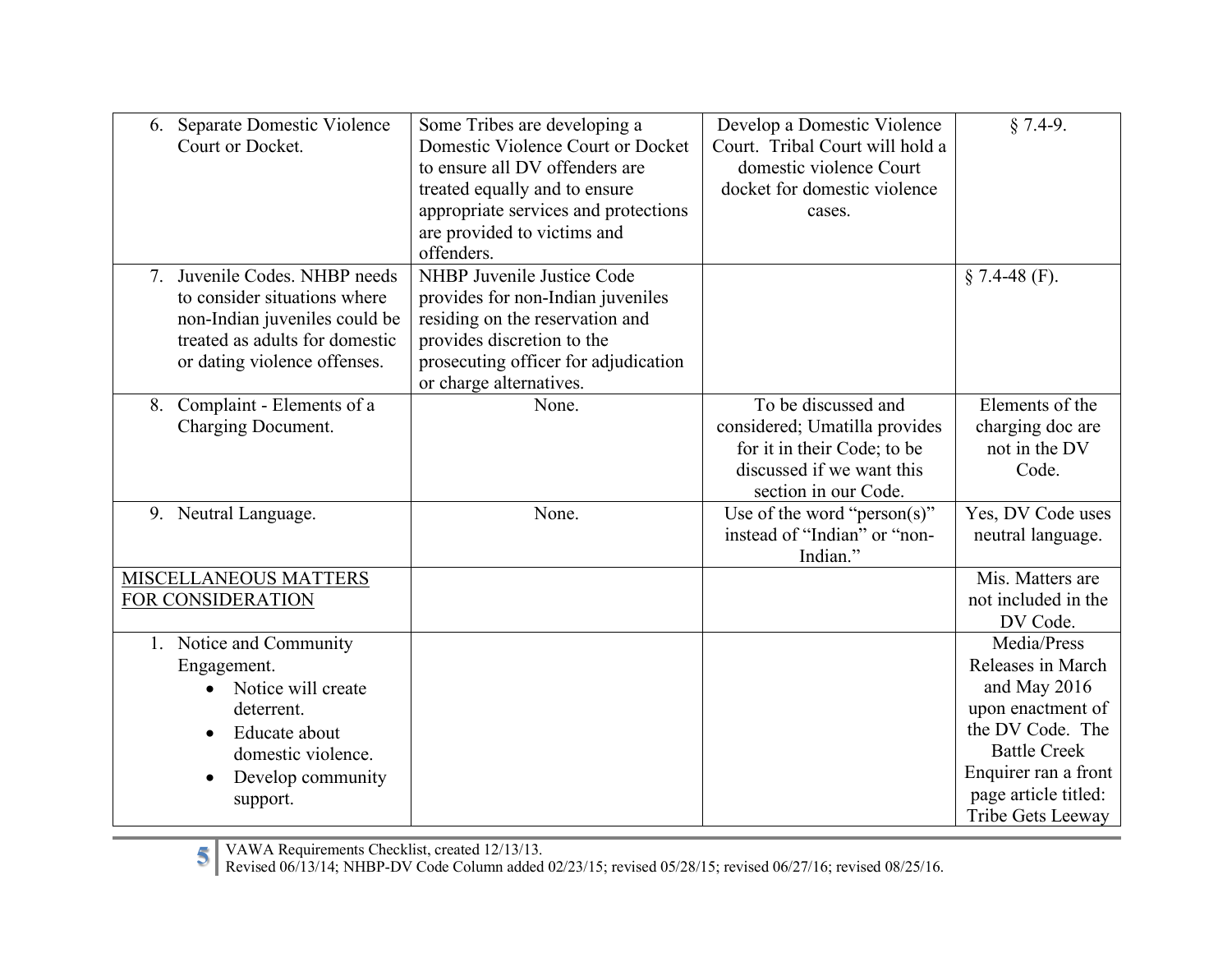| Non-Indians w/i<br>$\bullet$<br>community will be on<br>juries & subject to<br>tribal laws.<br>If tribal employees are<br>$\bullet$<br>being considered for<br>jury pool, provide<br>notice in HR policies.                                                                                                                                                                                                 |                                                    | on Prosecutions, on<br>May 8, 2016. Also<br>articles in local<br><b>Battle Creek</b><br>Shopper News on<br>March 24, 2016. |
|-------------------------------------------------------------------------------------------------------------------------------------------------------------------------------------------------------------------------------------------------------------------------------------------------------------------------------------------------------------------------------------------------------------|----------------------------------------------------|----------------------------------------------------------------------------------------------------------------------------|
| 2. Guidance for Law<br><b>Enforcement</b> on Detaining<br>Non-Indian Offenders and<br>DV generally.<br>Tribal Police should<br>receive guidance and<br>training on promoting<br>victim safety while<br>exercising the<br>authority to arrest and<br>detain offenders and<br>affording the right to<br>due process. Training<br>may also be needed<br>for other employees,<br>i.e., social services,<br>etc. |                                                    |                                                                                                                            |
| 3. Detention.<br>Review and determine<br>status of Tribe's<br>detention facilities,<br>including any<br>limitations on<br>detention of non-<br>Indians, if applicable.                                                                                                                                                                                                                                      | Health care is probably the biggest<br>issue here. | May 2016<br>amended our<br>Agreement for<br><b>Housing Prisoners</b><br>and sent draft to<br>County Sheriff for<br>review. |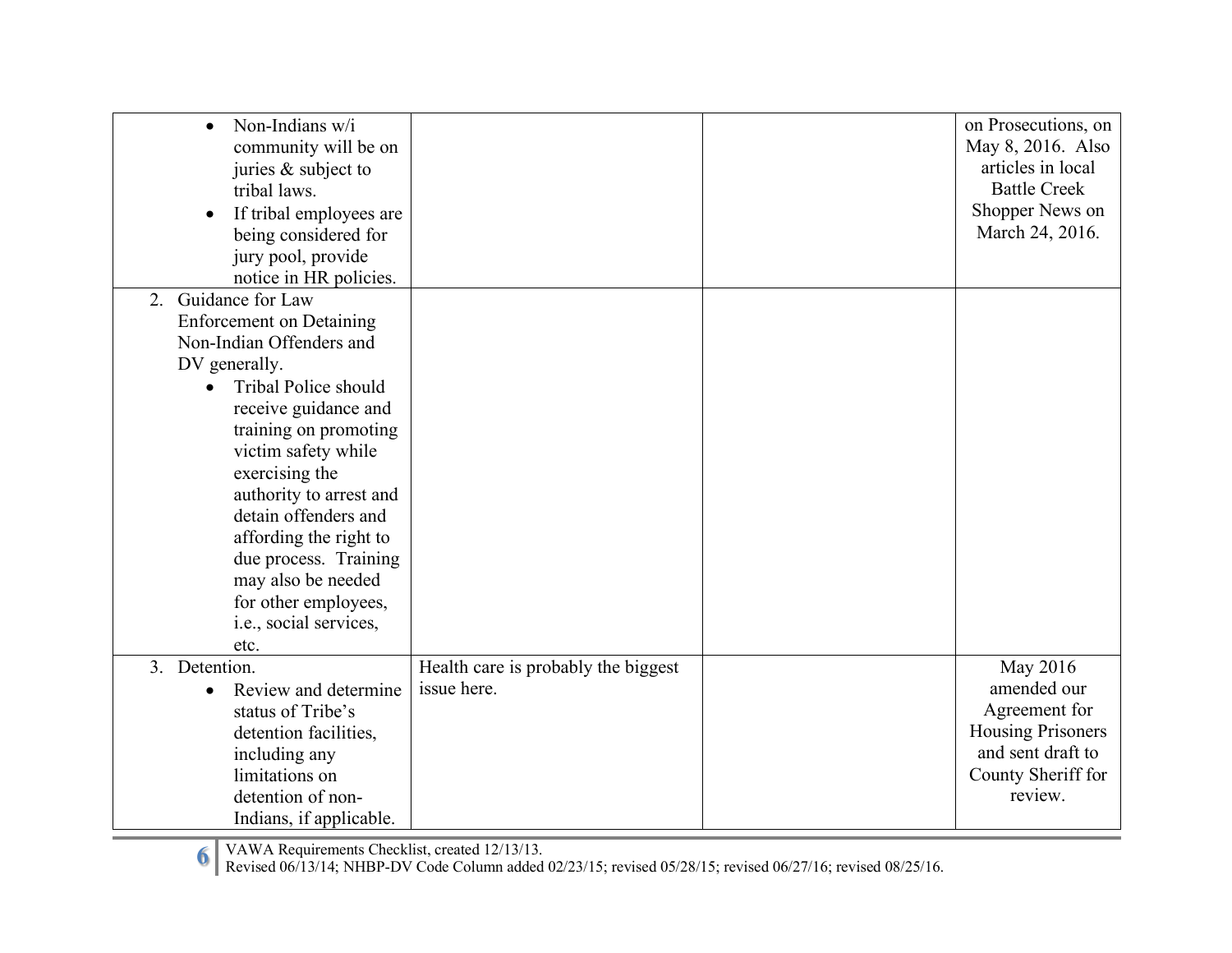| Review health care              |                         |                         |
|---------------------------------|-------------------------|-------------------------|
| and treatment policies          |                         |                         |
| for inmates. Consider           |                         |                         |
| needs for medical               |                         |                         |
| parole.                         |                         |                         |
| 4. Jury Selection Plan.         |                         | <b>Tribal Court</b>     |
| Develop a jury<br>$\bullet$     |                         | drafting the jury       |
| selection plan that             |                         | selection plan.         |
| explains how the                |                         |                         |
| tribal court will               |                         |                         |
| choose a jury pool              |                         |                         |
| that represents a fair          |                         |                         |
| cross section of the            |                         |                         |
| community. The plan             |                         |                         |
| may address the                 |                         |                         |
| "community" that will           |                         |                         |
| be subject to jury              |                         |                         |
| summons.                        |                         |                         |
| 5. Probation.                   |                         | No issues with          |
| May need to review<br>$\bullet$ |                         | <b>Tribal Code</b>      |
| <b>Tribal Code</b>              |                         | regarding               |
| provisions on                   |                         | provisions to           |
| probation to ensure             |                         | impose conditions       |
| that tribal courts are          |                         | on probationers.        |
| able to impose                  |                         | See revised             |
| conditions of                   |                         | jurisdiction            |
| probation on non-               |                         | Criminal Laws-          |
| Indian defendants.              |                         | Title VIII, Chap. 6     |
|                                 |                         | Part 1, §101.           |
| 6. Federal Criminal Database.   | Nothing proposed for DV | <b>Tribal Court has</b> |
| Tribal Code could<br>$\bullet$  | Code.                   | requested an ORI        |
| address the provision           |                         | number with the         |
| of information on               |                         | State and a lien        |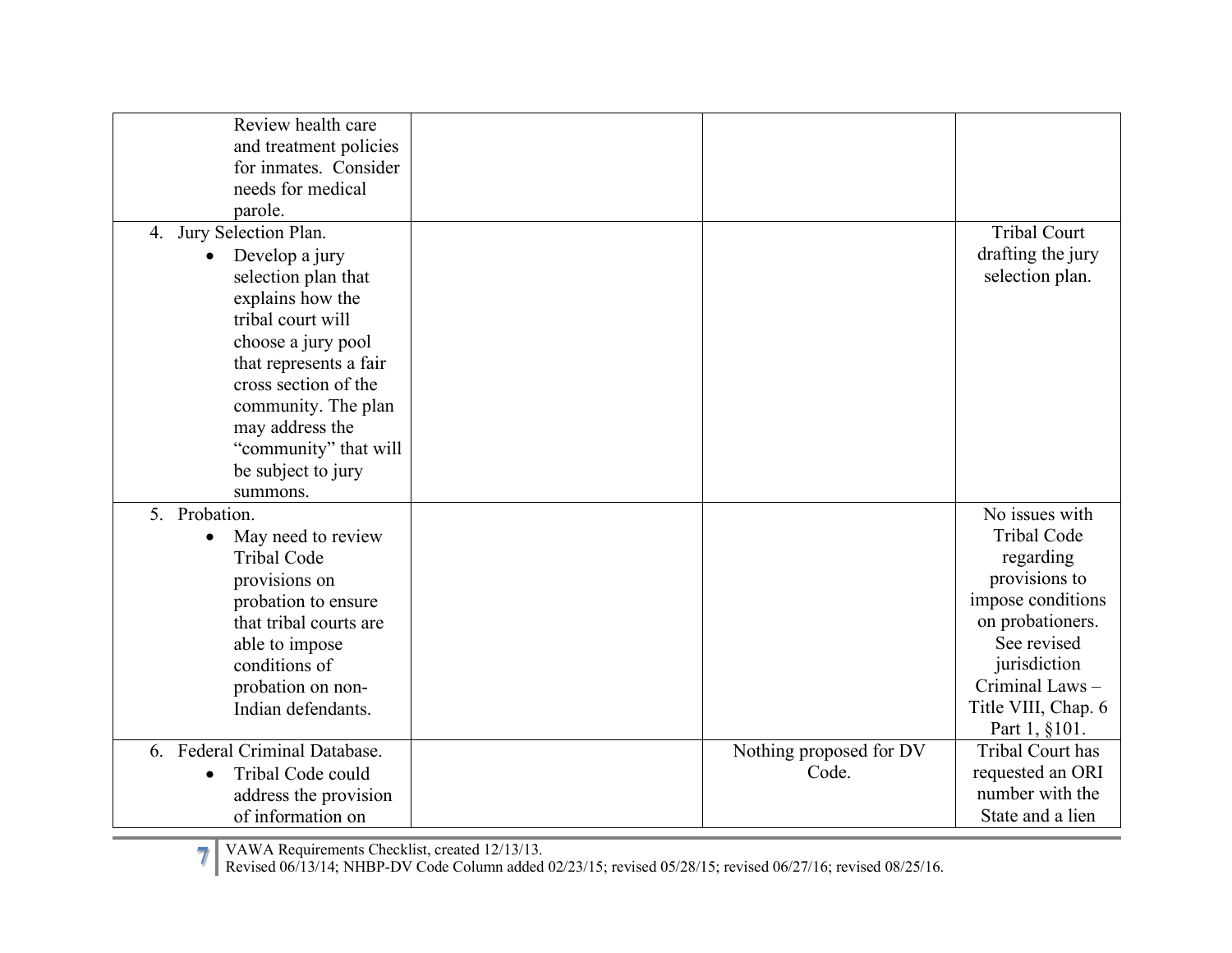| tribal convictions and<br>protective orders to<br>the NCIC and other<br>criminal information<br>databases in order to<br>facilitate sentencing<br>for repeat offenders<br>and assist in the<br>enforcement of<br>protective orders.                                                                                                                                                                                                                                                                                                    |                                                                                                                                                                         | terminal. The<br>Probation Officer<br>will have primary<br>responsibility for<br>the terminal.<br><b>Tribal Court should</b><br>be ready to start<br>entering orders by<br>the end of 2016.                                                                                                                                                                                                                                                           |
|----------------------------------------------------------------------------------------------------------------------------------------------------------------------------------------------------------------------------------------------------------------------------------------------------------------------------------------------------------------------------------------------------------------------------------------------------------------------------------------------------------------------------------------|-------------------------------------------------------------------------------------------------------------------------------------------------------------------------|-------------------------------------------------------------------------------------------------------------------------------------------------------------------------------------------------------------------------------------------------------------------------------------------------------------------------------------------------------------------------------------------------------------------------------------------------------|
| 7. Relationship to Customary<br>and Traditional Laws.<br>Many Tribes have<br>$\bullet$<br>customary and<br>traditional laws that<br>are important to<br>protect. A full system<br>of defendant's rights<br>is not required if there<br>is no sentence of<br>incarceration.<br>Temporary or<br>permanent exclusion<br>from reservation<br>could be conditioned<br>on sentencing to<br>treatment or<br>rehabilitation. Some<br>Tribes raised the<br>question, however,<br>regarding the need for<br>strict oversight of DV<br>offenders. | The NHBP Constitution provides<br>for exclusion of persons, See NHBP<br>Const. art. VI, $\S$ 1(k). The Legal<br>Department has drafted an<br>Exclusion/Banishment Code. | <b>NHBP</b> Exclusion<br>Code was enacted<br>on May 19, 2016.<br>The DV Code<br>provides for a<br>custom and<br>tradition policy at<br>$§7.4-4 \& \$7.4-6$ to<br>promote<br>Bodéwadmi values<br>and traditions in all<br>processes and<br>procedures of the<br>Tribe. Tradition<br>and culture will be<br>utilized to the<br>greatest extent<br>possible in all areas<br>of domestic<br>violence including<br>victim's services<br>and rehabilitating |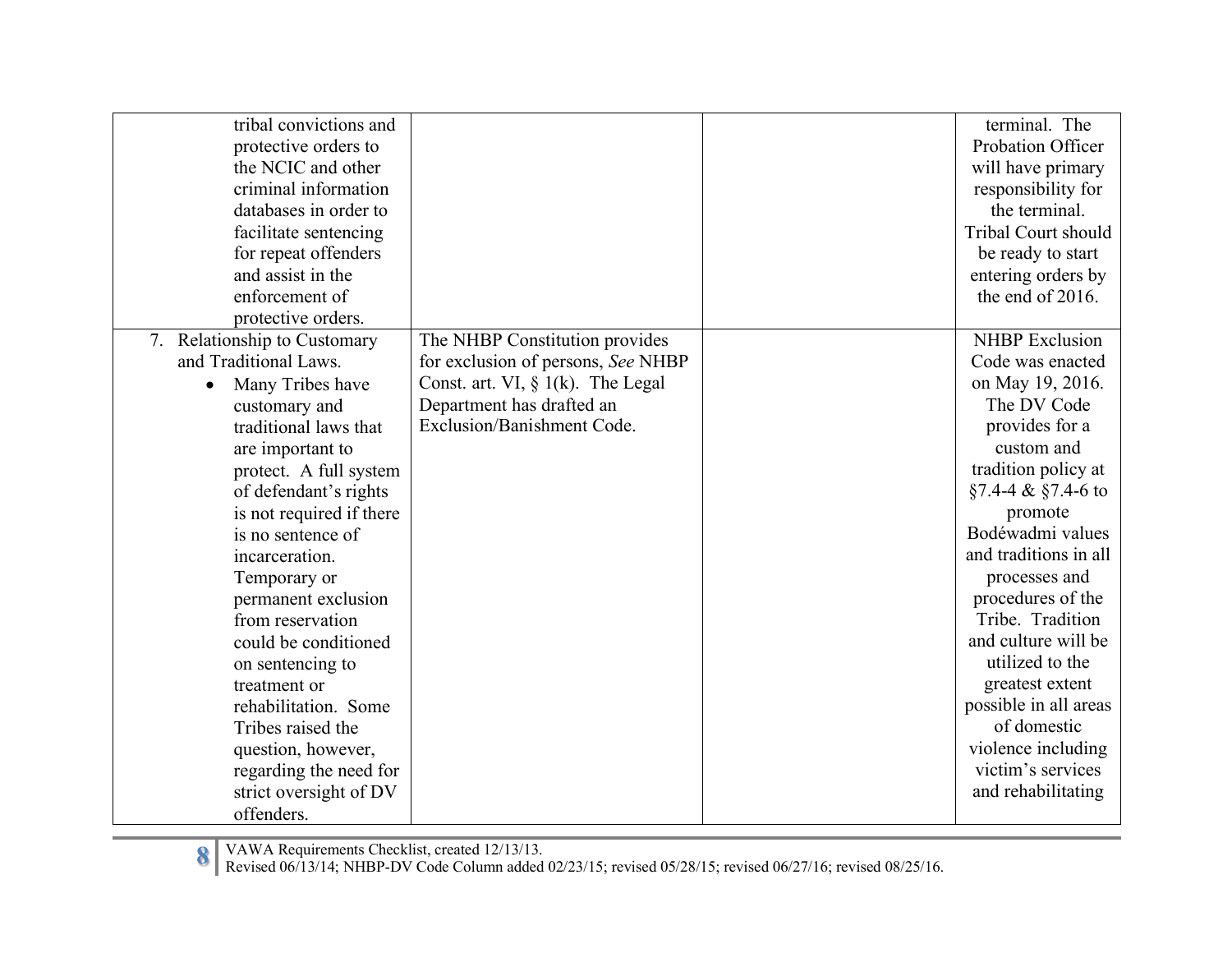|                                                                                                                                                                                                                                                                                                                                                                                            |                                    | the perpetrators in<br>the BIP.                                                                                                                                                                                                                                                                                                                 |
|--------------------------------------------------------------------------------------------------------------------------------------------------------------------------------------------------------------------------------------------------------------------------------------------------------------------------------------------------------------------------------------------|------------------------------------|-------------------------------------------------------------------------------------------------------------------------------------------------------------------------------------------------------------------------------------------------------------------------------------------------------------------------------------------------|
| 8. Retaining Existing Tribal<br>Justice Systems.<br>Some Tribes may<br>$\bullet$<br>need to retain their<br>existing justice<br>systems and<br>implement SDVCJ as<br>a stand-alone offense<br>that would be applied<br>only as needed.<br>9. Equal Protection and Other                                                                                                                    | These issues were discussed within |                                                                                                                                                                                                                                                                                                                                                 |
| <b>Constitutional Concerns.</b>                                                                                                                                                                                                                                                                                                                                                            | the ITWG-SDVCJ.                    |                                                                                                                                                                                                                                                                                                                                                 |
| 10. Education/PR<br>• Community Level.<br>Dating violence and<br>violation of protection<br>orders, need to<br>educate community<br>through public<br>relations piece.<br>State Level. What<br>sorts of educational<br>efforts are being<br>offered at state level?<br>Federal Judges.<br>$\bullet$<br>Possibly have a<br>VAWA Panel at the<br><b>Federal Circuit Court</b><br>Conference. |                                    | NHBP conducted<br>DV Code review<br>meetings with the<br>Community and<br>provided info on<br>DV. Comments<br>were requested and<br>appreciated from<br>the Community.<br>There was a DV<br>questions and<br>answers segment in<br>the June 2016<br>Turtle Press. And<br>a DV Awareness<br>postcard was sent<br>to all tribal<br>households for |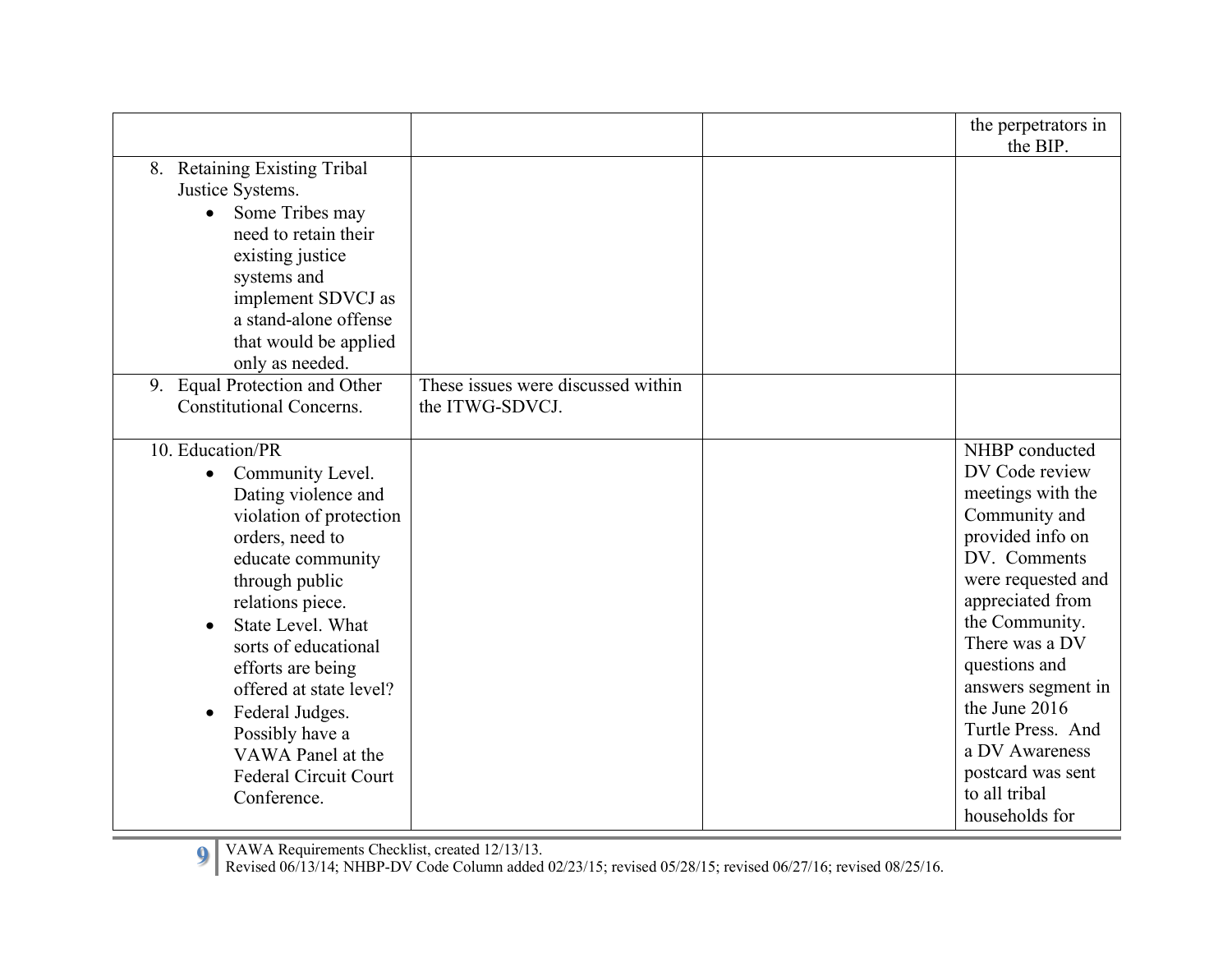|                        |  | October's DV          |
|------------------------|--|-----------------------|
|                        |  | Awareness month.      |
| 11. Funding.           |  | NHBP received an      |
| • Projections of how   |  | FY 2015 DOJ-          |
| much caseloads are     |  | <b>OVW CTAS Grant</b> |
| going to increase.     |  | Award.                |
| How do you figure      |  |                       |
| out costs?             |  |                       |
| • How to acquire       |  |                       |
| funding. How do you    |  |                       |
| decide where to        |  |                       |
| appropriate? Do you    |  |                       |
| have to prioritize for |  |                       |
| defense, etc.          |  |                       |

## **APPLICATION QUESTIONNAIRE FOR THE VAWA PILOT PROJECT ON TRIBAL CRIMINAL JURISDICTION**

Completing the Application Questionnaire was only necessary if a Tribe was to commence exercising special domestic violence criminal jurisdiction (SDVCJ) on an accelerated basis (prior to March 7, 2015) under the voluntary Pilot Project described in section 908(b)(2) of VAWA. The following questions were listed in the Application Questionnaire and are provided for reference purposes regarding the requirements for Tribes in implementing SDVCJ.

- 1. The Right to Trial by an Impartial Jury.
	- a. In a criminal proceeding in which the Tribe will exercise SDVCJ, will the Tribe provide to the defendant the right to a trial by an impartial jury that is drawn from sources that reflect a fair cross section of the community and do not systematically exclude any distinctive group in the community, including non-Indians?
- 2. The Right to Effective Assistance of Counsel.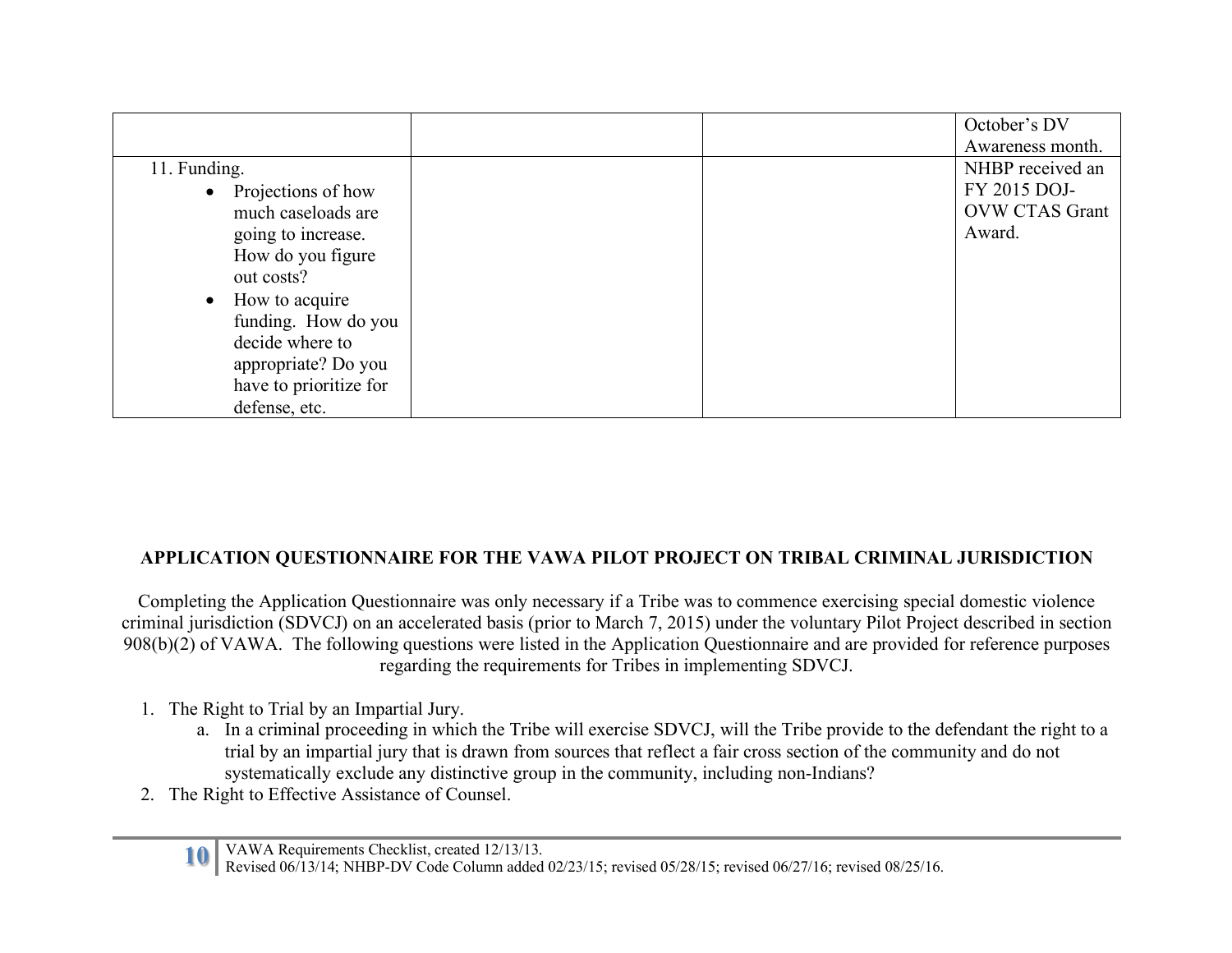- a. In a criminal proceeding in which the Tribe will exercise SDVCJ and in which a term of imprisonment of any length may be imposed, will the Tribe provide to the defendant the right to effective assistance of counsel at least equal to that guaranteed by the United States Constitution?
- 3. The Right to Indigent Defense Counsel.
	- a. In a criminal proceeding in which the Tribe will exercise SDVCJ and in which a term of imprisonment of any length may be imposed, will the Tribe provide to each indigent defendant, at no cost to the defendant, the right to the assistance of a defense attorney licensed to practice law by any jurisdiction in the United States that applies appropriate professional licensing standards and effectively ensures the competence and professional responsibility of its licensed attorneys?
- 4. The Right to Indigent Defense Counsel (cont'd).
	- a. For each licensed defense attorney that the Tribe anticipates will be appointed to represent an indigent defendant in a criminal proceeding in which the Tribe will exercise SDVCJ during the Pilot Project (prior to March 7, 2015) and in which a term of imprisonment of any length may be imposed, please provide a list of all jurisdictions in which the defense attorney is licensed to practice law.
- 5. The Right to a Law-Trained, Licensed Judge.
	- a. In a criminal proceeding in which the Tribe will exercise SDVCJ and in which a term of imprisonment of any length may be imposed, will the Tribe provide to the defendant the right to a criminal proceeding presided over by a judge who has sufficient legal training to preside over criminal proceedings and is licensed to practice law by any jurisdiction in the United States?
- 6. The Right to a Law-Trained, Licensed Judge (cont'd).
	- a. For each judge that the Tribe anticipates will preside over a criminal proceeding in which the Tribe will exercise SDVCJ during the Pilot Project (prior to March 7, 2015) and in which a term of imprisonment of any length may be imposed, please provide (a) a brief description of the judge's legal training to preside over criminal proceedings, and (b) a list of all jurisdictions in which the judge is licensed to practice law.
- 7. The Right to Publicly Available Laws and Rules.
	- a. In a criminal proceeding in which the Tribe will exercise SDVCJ and in which a term of imprisonment of any length may be imposed, will the Tribe, prior to charging the defendant, make publicly available the criminal laws including regulations and interpretative documents, rules of evidence, and rules of criminal procedure (including rules governing recusal of judges in appropriate circumstances) of the tribal government?
- 8. The Right to Records of the Criminal Proceeding.
	- a. In a criminal proceeding in which the Tribe will exercise SDVCJ and in which a term of imprisonment of any length may be imposed, will the Tribe maintain a record of the criminal proceeding, including an audio or other recording of the trial proceeding?

Revised 06/13/14; NHBP-DV Code Column added 02/23/15; revised 05/28/15; revised 06/27/16; revised 08/25/16.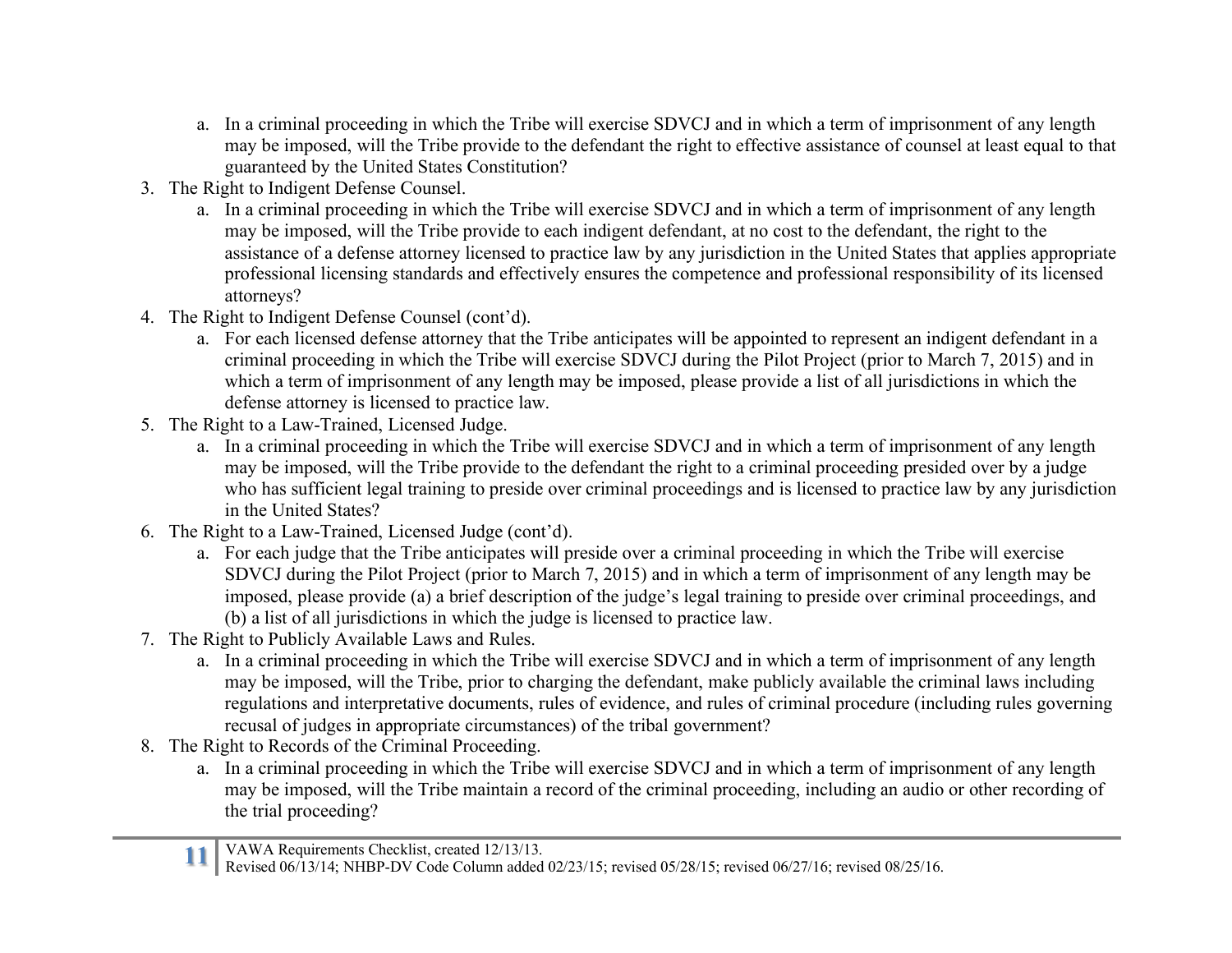- 9. The Right to Timely Notice of Federal Habeas Corpus Rights and Privileges.
	- a. Will the Tribe provide to each person detained by order of the Tribe timely notice of the person's right and privileges to file in a court of the United States a petition for writ of habeas corpus under 25 U.S.C. 1303 and a petition to stay further detention under 25 U.S.C. 1305(e)?
- 10. Other Rights Protected by the Indian Civil Rights Act of 1968.
	- a. In a criminal proceeding in which the Tribe will exercise SDVCJ, will the Tribe provide to the defendant all applicable rights under the Indian Civil Rights Act of 1968, as amended, including but not limited to:
		- i. The right of the people to be secure in their persons, houses, papers, and effects against unreasonable search and seizures, and not to be subjected to a warrant unless it was issued upon probable cause, was supported by oath and affirmation, and particularly described the place to be searched and the person or thing to be seized;
		- ii. The right not to be twice put in jeopardy for the same offense;
		- iii. The right not be compelled to be a witness against himself;
		- iv. The right to a speedy and public trial;
		- v. The right to be informed of the nature and cause of the accusation;
		- vi. The right to be confronted with the witnesses against him;
		- vii. The right to have compulsory process for obtaining witnesses in his favor;
		- viii. The right to be free from excessive bail;
		- ix. The right to be free from excessive fines;
		- x. The right against cruel and unusual punishments;
		- xi. The right to the equal protection of the Tribe's laws;
		- xii. The right not be to deprived of liberty or property without due process of law;
		- xiii. The right not be subjected to an ex post facto law; and
		- xiv. The right to a trial by a jury of not less than six persons?
- 11. Tribal Criminal Jurisdiction.
	- a. Will the Tribe exercise SDVCJ over a defendant only for criminal conduct constituting, within the meaning of 25 U.S.C. 1304, either (a) an act of domestic violence or dating violence that occurs in the Indian country of the Tribe, or (b) an act that occurs in the Indian country of the Tribe and violates the portion of a protection order that (1) prohibits or provides protection against violent or threatening acts or harassment against, sexual violence against, contact or communication with, or physical proximity to, another person; (2) was issued against the defendant; (3) is enforceable by the Tribe; and (4) is consistent with  $18$  U.S.C. 2265(b)<sup>3</sup>?

<sup>&</sup>lt;sup>3</sup> A protection order issued by a state, tribal, or territorial court is consistent with 18 U.S.C. 2265(b) if "such court has jurisdiction over the parties and matter under the law of such State, Indian tribe, or territory; and … reasonable notice and opportunity to be heard is given to the person against whom the order is sought sufficient to protect that person's right to due process. In the case of ex parte orders, notice and opportunity to be heard must be provided within the time

**<sup>12</sup>** VAWA Requirements Checklist, created 12/13/13. Revised 06/13/14; NHBP-DV Code Column added 02/23/15; revised 05/28/15; revised 06/27/16; revised 08/25/16.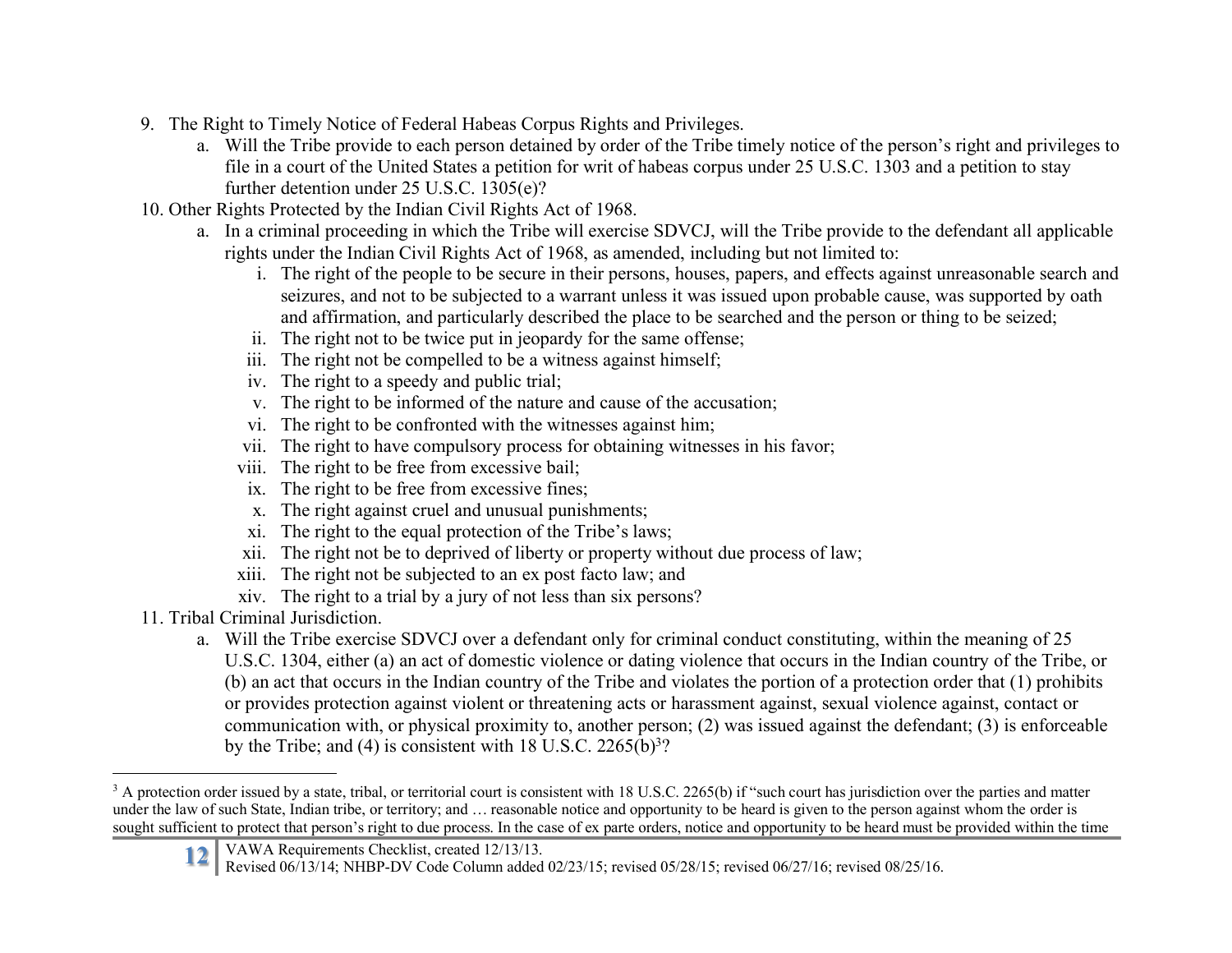- 12. Tribal Criminal Jurisdiction (cont'd).
	- a. In a criminal proceeding in which the Tribe will exercise SDVCJ, will the Tribe convict a non-Indian defendant at trial only if the Tribe proves that the alleged victim is an Indian?
- 13. Tribal Criminal Jurisdiction (cont'd).
	- a. In a criminal proceeding in which the Tribe will exercise SDVCJ, will the Tribe convict a defendant at trial only if the Tribe proves that the defendant resides in the Indian country of the Tribe; is employed in the Indian country of the Tribe; or is a spouse, intimate partner, or dating partner either of a member of the Tribe or of an Indian who resides in the Indian country of the Tribe?
- 14. This final question is optional. If the Tribe believes it would be helpful to the Departments of Justice and the Interior in fulfilling their statutory duties related to the Pilot Project, the Tribe may provide any additional information or relevant legal materials addressing the Tribe's readiness to commence exercising SDVCJ on an accelerated basis while protecting defendant's rights, consistent with 25 U.S.C. 1304. Additional information or relevant legal materials may focus on any of the following topics:
	- a. The Tribe's history of compliance with the Indian Civil Rights Act of 1968, as amended;
	- b. The Tribe's recent history, following the 2010 enactment of 25 U.S.C. 1302(b)-(c), of imposing total terms of imprisonment of more than one year;
	- c. The Tribe's formal or informal policies for coordinating with federal or state criminal investigators and prosecution in cases where the Tribe may have concurrent criminal jurisdiction;
	- d. The Tribe's efforts to combat domestic violence and dating violence, including issuing and enforcing protection orders;
	- e. The Tribe's efforts to protect the rights and safety of victims of domestic violence and dating violence;
	- f. The Tribe's methods for summoning, selecting, and instructing jurors;
	- g. The Tribe's efforts to strengthen law enforcement, prosecution, trial and appellate courts, probation systems, detention and correctional facilities, alternative rehabilitation centers, culturally appropriate services and assistance for victims and their families, criminal codes, rules of criminal procedures, rules of appellate procedure, rules of evidence, and the capacity of law enforcement or court personnel to enter information into and obtain information from the national crime information database;
	- h. The Tribe's needs for training, technical assistance, data collection, and evaluation of the Tribe's criminal justice system;
	- i. The date on which the tribe would like to commence exercising SDVCJ under the Pilot Project;
	- j. The Tribe's plans to notify the public before commencing to exercise SDVCJ; and

required by State, Tribal, or territorial law, and in any event within a reasonable time after the order is issued, sufficient to protect the respondent's due process rights." 18 U.S.C. 2265(b).

**<sup>13</sup>** VAWA Requirements Checklist, created 12/13/13. Revised 06/13/14; NHBP-DV Code Column added 02/23/15; revised 05/28/15; revised 06/27/16; revised 08/25/16.